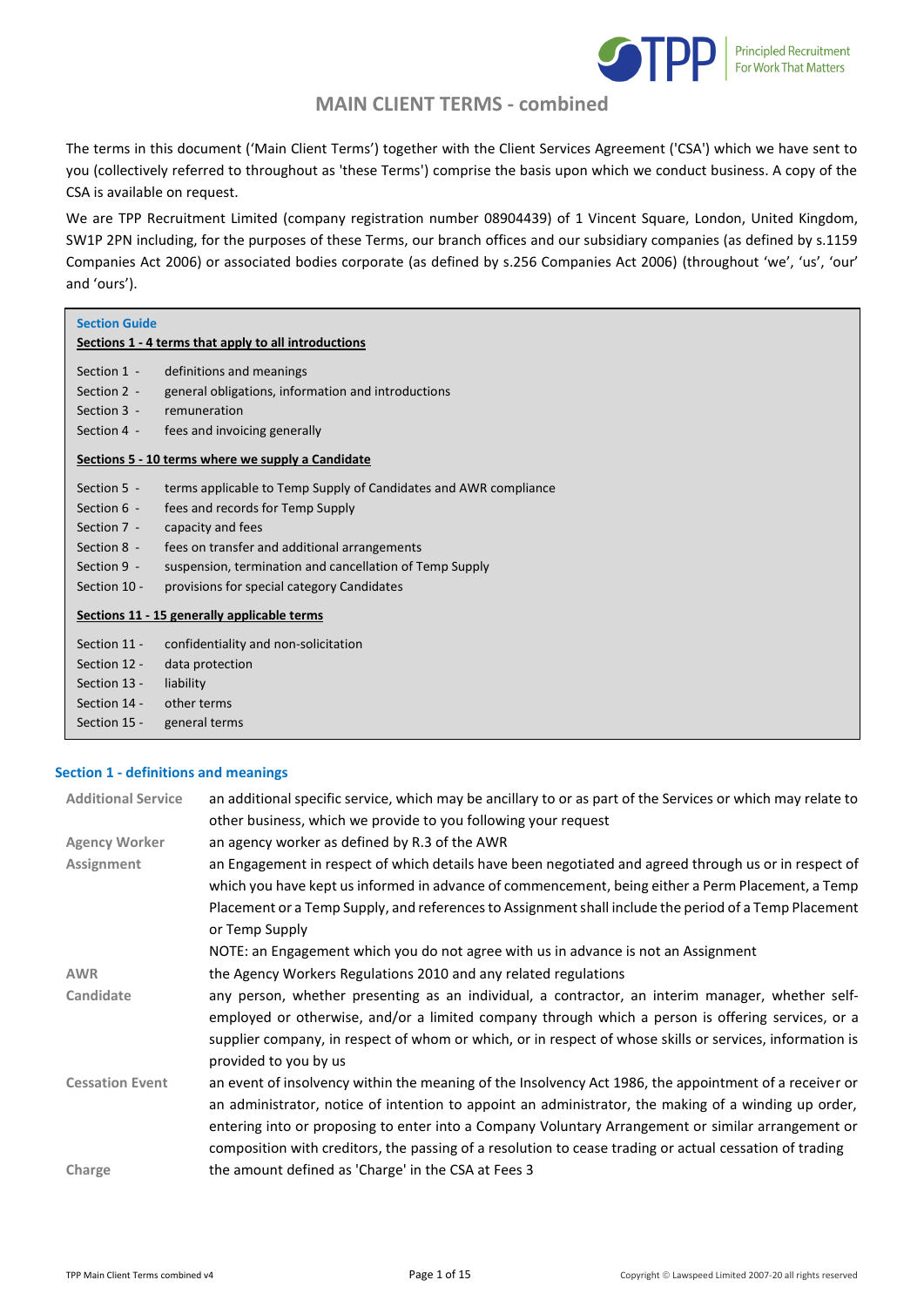

| <b>Comparator Terms</b>    | the pay and basic working and employment conditions as set out in R.6 of the AWR that are ordinarily<br>in force within your business and which would have been applicable had the Candidate been engaged |
|----------------------------|-----------------------------------------------------------------------------------------------------------------------------------------------------------------------------------------------------------|
|                            | directly by you to do the same job on the first day of the Temp Supply                                                                                                                                    |
| <b>Conduct Regulations</b> | the Conduct of Employment Agencies and Employment Businesses Regulations 2003                                                                                                                             |
| <b>Connected Person</b>    | a person with whom we conduct business, being (a) a subsidiary company (as defined by s.1159<br>Companies Act 2006) or associated bodies corporate (as defined by s.256 Companies Act 2006) of yours,     |
|                            | or (b) a business (whether corporate or unincorporated)                                                                                                                                                   |
|                            | which is a member of, director of, or partner in, your company or business, or<br>(i)                                                                                                                     |
|                            | of which you are a member, or director or partner, or<br>(ii)                                                                                                                                             |
|                            | for which either you or a representative of yours is authorised by you (whether expressly or<br>(iii)                                                                                                     |
|                            | impliedly) to undertake work (other than solely in a professional capacity), or                                                                                                                           |
| <b>CSA</b>                 | (iv) which has a director or shareholder in common with you<br>the specific document headed 'Client Services Agreement' which we have sent to you and which                                               |
|                            | comprises part of these Terms                                                                                                                                                                             |
| Day 1 Rights               | rights under the AWR which a hirer must apply to an Agency Worker from the first day of an assignment,                                                                                                    |
|                            | under R.12 (right to shared facilities) and under R.13 (right to be informed of relevant job opportunities                                                                                                |
|                            | in the same way as directly recruited comparable workers)                                                                                                                                                 |
| Data Laws                  | the EU Regulation 2016/679 (General Data Protection Regulation) and any data protection legislation                                                                                                       |
|                            | applicable from time to time in the UK and use herein of 'Personal Data', 'Controller', and 'Data Subject'                                                                                                |
|                            | shall have the respective meanings defined therein                                                                                                                                                        |
| <b>End User</b>            | any third party to whom you provide information concerning a Candidate following an Introduction and                                                                                                      |
|                            | for whose benefit the Candidate provides any services and any associate (as defined by s.435 Insolvency                                                                                                   |
|                            | Act 1986) of that third party                                                                                                                                                                             |
| Engagement                 | an engagement, arrangement or employment, of any description (including as defined by s.13(1)(a) of                                                                                                       |
|                            | the Employment Agencies Act 1973) under an Assignment or otherwise, whether direct or indirect,                                                                                                           |
|                            | express or implied, including an Offer, under which a Candidate is due to provide or provides any services                                                                                                |
|                            | for your benefit or for the benefit of, or to, an End User including, but not limited in meaning to, an                                                                                                   |
|                            | engagement or employment which is temporary or permanent in nature or through the intermediary of                                                                                                         |
|                            | a limited company or by contract through a third party, the date of which shall be deemed to be the                                                                                                       |
|                            | earlier of the date of an agreement to Engage or the date of commencement of any services under an<br>Engagement, and 'Engage' and 'Engaged' shall have corresponding meaning                             |
|                            |                                                                                                                                                                                                           |
| <b>Expenses</b>            | any expenses you have agreed to pay<br>the payment due for the Services including any cancellation fees as referred to in Section 9 of these                                                              |
| Fees                       | Main Terms and 'Fee' shall have corresponding meaning                                                                                                                                                     |
| <b>Fee Period</b>          | the longer of (a) any time after an Introduction where the Introduction was the effective cause of the                                                                                                    |
|                            | Engagement, or (b) the default period of 9 months, or such other default period (if any) specified in the                                                                                                 |
|                            | CSA, after any of                                                                                                                                                                                         |
|                            | an Introduction relating to the Candidate (except where there is a Temp Supply)<br>(i)                                                                                                                    |
|                            | the end of negotiations relating to an Introduced Candidate<br>(ii)                                                                                                                                       |
|                            | (iii) the last day of an Assignment (which is not a Temp Supply) of the Candidate                                                                                                                         |
| <b>Fee Scales</b>          | as set out in the CSA and references to Fees are references to the Fees described therein                                                                                                                 |
| Introducer                 | an employment agency as referred to in the Conduct Regulations                                                                                                                                            |
| Introduction               | the provision of information by us or by a Candidate, whether or not such information includes the                                                                                                        |
|                            | Candidate's name, that enables you to identify a Candidate or relating to a Candidate already identified,                                                                                                 |
|                            | and 'Introduce' and 'Introduced' shall have corresponding meaning                                                                                                                                         |
| <b>Invoicing Intervals</b> | the intervals at which we normally invoice in respect of a Temp Placement or Temp Supply as specified                                                                                                     |
|                            | in the CSA                                                                                                                                                                                                |
| <b>ITEPA</b>               | the Income Tax (Earnings and Pensions) Act 2003                                                                                                                                                           |
| <b>Offer</b>               | an offer to engage the Candidate other than for Temp Placement or Temp Supply communicated either                                                                                                         |
|                            | by you or us at your request and which is accepted by the Candidate                                                                                                                                       |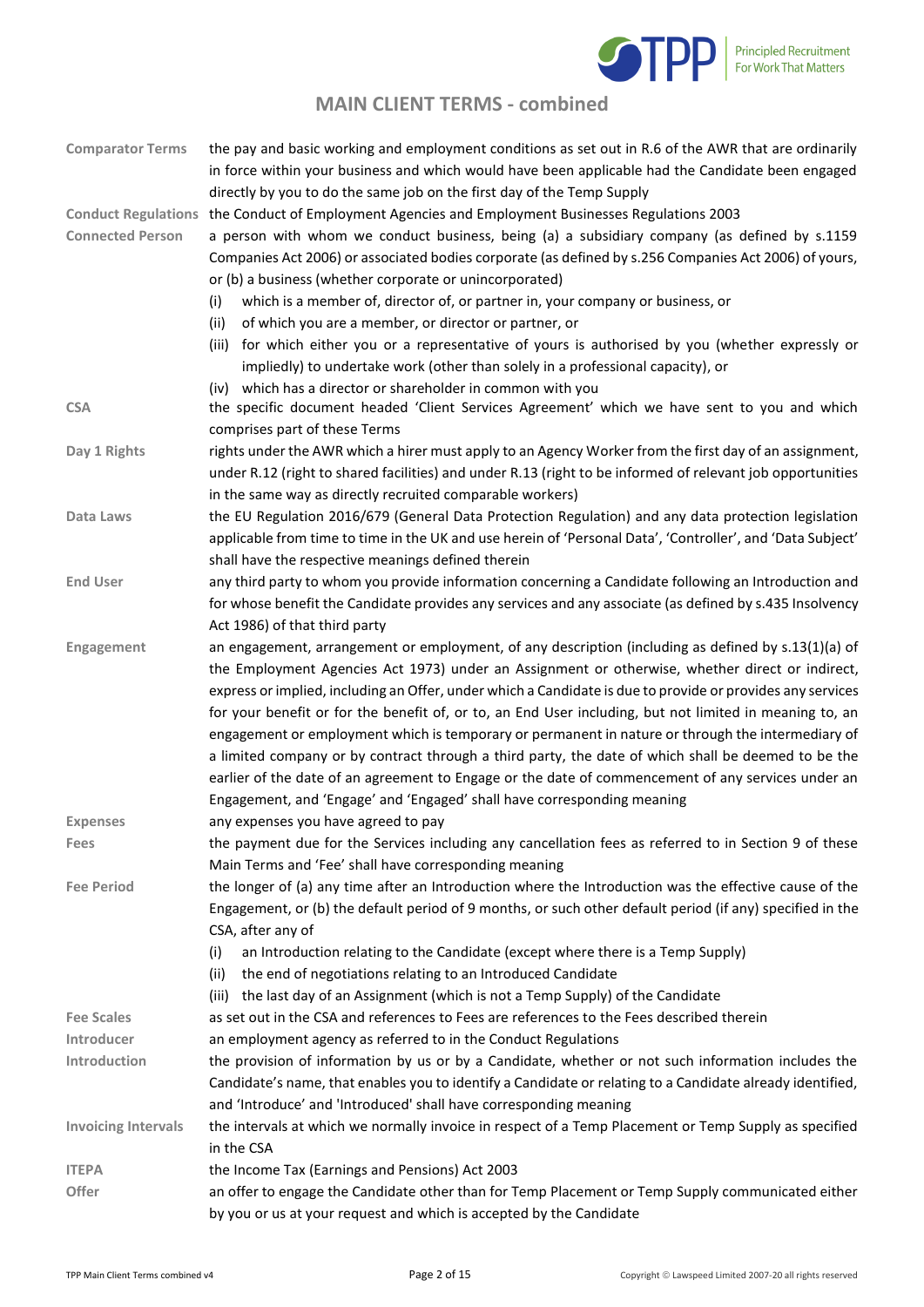

| <b>OPR</b>               | the off payroll tax rules set out in Chapter 10 of Part 2 of ITEPA                                       |
|--------------------------|----------------------------------------------------------------------------------------------------------|
| <b>OPR Exempt</b>        | where the OPR do not apply because you are either a small company or you have no UK connection           |
| <b>Opt Out Notice</b>    | a notice of opt out under R.32(9) of the Conduct Regulations                                             |
| Party                    | you or us, together referred to as 'Parties'                                                             |
| <b>Payment Terms</b>     | the payment terms set out in the CSA or otherwise agreed in writing signed by us                         |
| <b>Perm Placement</b>    | an Assignment where the Candidate is Engaged by you or an End User for regular employment, whether       |
|                          | on a full or part time basis, not being a Temp Placement or a Temp Supply                                |
| <b>Privacy Notice</b>    | our privacy notice made pursuant to the Data Laws from time to time                                      |
| <b>PSC</b>               | an intermediary which meets or is treated as meeting the conditions in s.61N(9)-(11) of the OPR          |
| <b>PSC Services</b>      | the services provided by a PSC under an Assignment                                                       |
| Remuneration             | any payment for the services of the Candidate under an Engagement calculated in accordance with          |
|                          | Section 3                                                                                                |
| Representative           | an individual who is a Candidate representing and working for a PSC in the provision of the PSC Services |
| Requirement              | a request from you in any form (whether oral or otherwise) for our Services                              |
| R.5 Rights               | the rights an Agency Worker has to the same terms and conditions in force in your business relevant to   |
|                          | others doing the same job, as set out in R.5 AWR                                                         |
| <b>SDS</b>               | a status determination statement in the form required pursuant to the OPR                                |
| <b>Services</b>          | to locate, introduce and/or supply Candidates for you in accordance with your Requirements from time     |
|                          | to time, Assignments and/or any Additional Service                                                       |
| <b>Social Media</b>      | any electronic means of processing, viewing, obtaining or exchanging information or communications       |
|                          | about persons through use of the internet or web based technologies/applications, electronic platforms   |
|                          | or any telephonic (mobile or otherwise) messaging system                                                 |
| <b>Special Terms</b>     | any Special Terms in the CSA                                                                             |
| Supplier                 | an employment business as referred to in the Conduct Regulations                                         |
| <b>Tax Authority</b>     | a relevant authority, body or department responsible for collection of tax, national insurance, social   |
|                          | security or any other charges, taxes or fees                                                             |
| <b>Temp Placement</b>    | an Assignment where the Candidate is Engaged by you or an End User on a temporary basis, not being       |
|                          | a Perm Placement or a Temp Supply                                                                        |
| <b>Temp Supply</b>       | the temporary supply to you of a Candidate who or which we employ or otherwise engage either directly    |
|                          | or indirectly through a third party                                                                      |
| <b>Total Cost</b>        | the total cost referred to in Fees 3 of the CSA                                                          |
| <b>Transfer Fee</b>      | the fee due to us provided for Introductions as referred to in Section 8                                 |
| <b>Validation Period</b> | the time interval specified in the CSA for validating work activity                                      |

#### **Section 2 - general obligations, information and introductions**

- 2.0 We agree to use our reasonable endeavours to provide the Services. For the purpose of the Conduct Regulations where your Requirement is only for the Temp Supply of a Candidate we shall be acting as a Supplier but for all other Requirements we operate as an Introducer.
- 2.1 You agree to accept our Services and you acknowledge and agree
- (a) the Conduct Regulations and other statutory obligations require us to provide specific information to each Candidate and to other authorities in relation to any Requirement; accordingly to enable us to comply with our obligations and to help us introduce a suitable candidate you must
- (i) upon issuing a Requirement or as soon as possible thereafter provide the information set out in the Schedule together with answers to any additional questions we may raise, and
- (ii) prior to an Engagement promptly inform us of any additional information or any change to information already provided
- (b) in order to achieve a satisfactory outcome, to check that the Candidate is suitable for your purposes and that you are satisfied with the information and confirmations we have provided to you, regardless of our statutory obligations, and you agree in particular
- (i) regardless of any references or information that we may provide, to take up your own references for the Candidate and verify the experience, training and qualifications of the Candidate or other information supplied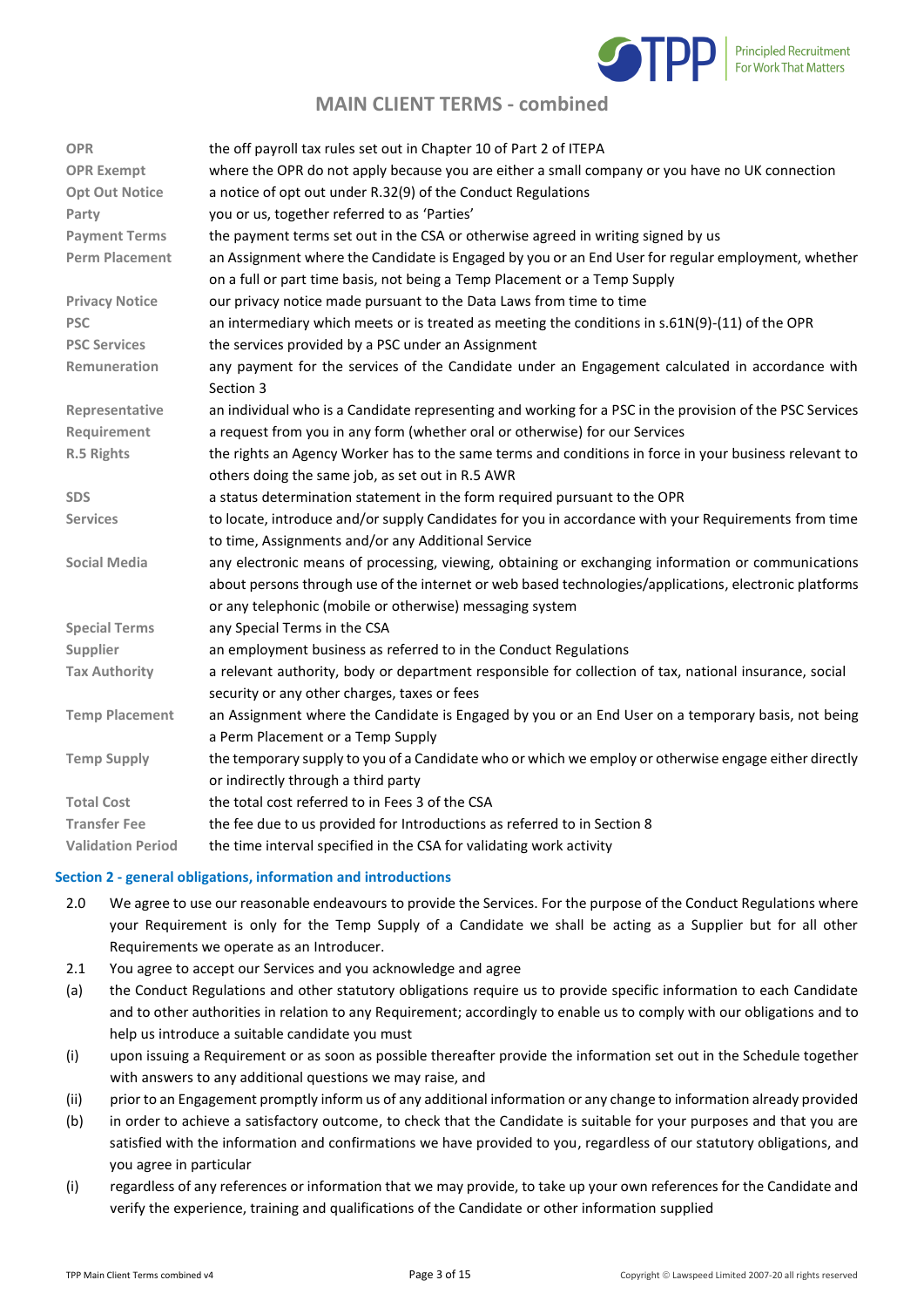

- (ii) to ensure that the Candidate has any necessary permit or authority to work for you and comply with asylum and immigration requirements relevant to an employer
- (iii) to explain your requirements to the Candidate promptly on commencement of the Engagement if you have not already done so
- (c) where you need authorisation or a licence to be able to engage a Candidate or allow the Candidate to work in the position you seek to fill, your request for us to seek a Candidate shall be deemed to be your confirmation that you have all necessary authorisations and licences unless you inform us otherwise, for example where you are in the process of applying for the required authorisation
- (d) to ensure that all information you provide to us is full and accurate
- (e) to keep us promptly informed of your intentions in relation to an Engagement of a Candidate throughout the Fee Period.
- 2.2 We may Introduce Candidates to you regardless of any specific Requirement and for the avoidance of doubt you may Engage the Candidate for any purpose, job or role regardless of any stated initial intention. In the event that you have not already provided us with information in accordance with this Section 2, you agree to provide us with that information promptly.
- 2.3 Transparency is important to avoid duplication of effort. Accordingly, you agree to tell us promptly if you are using any Social Media, using a third party to fill positions or you are actively considering an individual introduced from another source or already known to you, for filling a Requirement. In all cases it is your sole responsibility for checking whether a Candidate has been previously introduced by another party and for keeping us informed.
- 2.4 If you are already, at the time we first Introduce a Candidate to you, actively considering the Candidate for Engagement such that you believe that we have no entitlement to a Fee, it is important that you notify us in writing within the notification period specified in the CSA, or, if no period is specified, within 3 working days of the earliest date upon which you are able to identify the Candidate from the information we have provided, together with clear supporting evidence of your active consideration. Please note our fees provisions in Section 4.
- 2.5 Wherever there is an Assignment we shall endeavour to advise you of the details as soon as possible unless, in the case of a Perm Placement, you have concluded negotiations with the Candidate direct. For the avoidance of doubt, whilst we may advise you of the details applicable to the placement of a Candidate, those details are relevant only to record rates agreed for the purposes of our Fee and your use of the Candidate but not further or otherwise.

### **Section 3 – remuneration**

- 3.0 Remuneration referred to in the Fee Scales, for the purposes of our Fee, is calculated as follows:
- (a) subject to clause 3.0(b), the total proposed or projected sum (whichever is higher), payable by you or an End User for the benefit of the services of a Candidate under an Engagement for one calendar year from the earlier of the proposed or actual commencement of the service, together with the value attributable by HM Revenue & Customs, or for the avoidance of doubt, would be attributed by HM Revenue & Customs were the benefit subject to tax in the UK, of all taxable benefits provided under the Engagement, such value in respect of any motor vehicle being not less than £7,500
- (b) calculation is on an annualised basis, so that the same payment rate or charge applicable during the period of an Engagement which is projected to be for less than a full calendar year shall be deemed to apply as if the Engagement were to continue for a full year, whether or not the Engagement continues for a full year.
- 3.1 Wherever there is an Engagement, not being a Temp Supply, for which, regardless of the circumstances, we believe (whether reasonably or otherwise) we are due a Fee, you shall within 7 days of our written request provide to us information to enable us to identify the Remuneration and other material terms of an Engagement as we may request. If you do not inform us of the relevant Remuneration within 7 days of our enquiry, or by any later date we raise an invoice, the Remuneration shall be deemed to be an amount calculated on the basis of the higher of
- (a) the rate payable by you under the last previous Assignment, or
- (b) the highest amount or rate indicated by either you or us as payable for the services sought by you, or
- (c) the highest amount achievable in the market place for a person of similar experience to work in the position that has been filled - such amount shall be determined by us based upon appropriate evidence.
- 3.2 For the avoidance of doubt in the case of an Offer that is withdrawn, Remuneration shall be calculated on the projected sum and/or value contained within the Offer.

#### **Section 4 – fees and invoicing generally**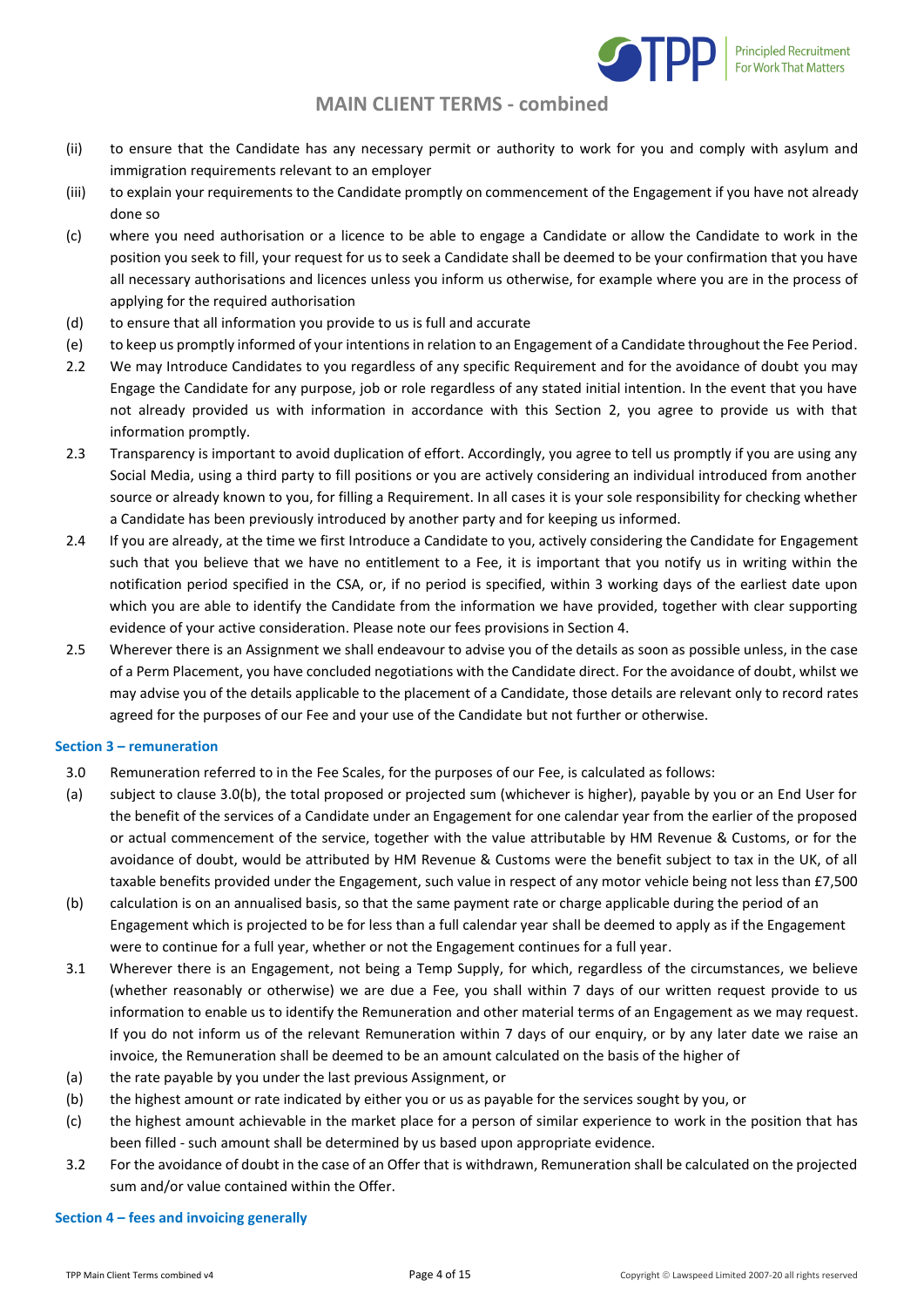

- 4.0 You agree to pay our Fees and any Expenses in accordance with the Payment Terms without any deduction, set off or counterclaim, subject only to clauses 6.4 and 6.5.
- 4.1 Our Fees are due and payable by you whenever you use a Candidate, an Offer is made, or we provide an Additional Service in respect of which we have agreed a Fee. For the purposes of these Terms you 'use a Candidate' whenever there is an Engagement within the Fee Period, being where you Engage a Candidate (whether or not as an Assignment), or you introduce (by providing information or otherwise) a Candidate to an End User which enters into an Engagement of the Candidate.
- 4.2 Save as otherwise provided for, Fees for Engagements and Assignments and how they are calculated are set out in the Fee Scales.
- 4.3 In the case of a Temp Placement we may as a concession ('Concession') agree to charge a single fee based on Remuneration calculated on a fixed period ('Fixed Period') of your Engagement of the Candidate instead of a Fee under Fees 2 (margin only) or under Fees 1 (for Perm Placements and Engagements), and in the event of an agreed Concession the following shall apply:
- (a) it is a condition of our agreement to accept the Concession single fee that payment is made in accordance with the Payment Terms, time being of the essence
- (b) we shall raise a single invoice for the agreed fee relevant to the Fixed Period
- (c) if there is an extension of the Fixed Period, namely a further period ('Extension') of the Engagement, we shall be entitled to charge a further Fee being, at our sole discretion, either
- (i) calculated on the same basis as the fee for the Fixed Period, for the period of the Extension
- (ii) as a margin charge under Fees 2 for the period of the Extension and any subsequent Extensions
- (iii) a fee calculated under Fees 1 as if the Temp Placement were a Perm Placement at the time the Extension commences
- (d) clause 4.3(c) shall apply to each Extension in all cases save where we have charged a Fee under Fees 1
- (e) where we have agreed a fixed fee in accordance with this Section you shall not be entitled to any refund or credit in the event that the Engagement ceases before the end of the agreed fixed period, whether the Fixed Period or an Extension.
- 4.4 No Fee shall be chargeable for an Offer if, prior to commencement of a contract relating to the Offer, you withdraw the Offer for the reason that you have since come into possession of information which you have provided to us that the Candidate is wholly unsuitable for the position offered by you.
- 4.5 Fees for any Additional Service will be agreed with you and are payable on delivery of the service or at such other time as may be agreed in writing.
- 4.6 In the absence of your valid notification to us under clause 2.4 coupled with suitable evidence, an Engagement by you shall be deemed to have resulted from and be effectively caused by our Introduction. For the purposes of clarity you have no right to rely on, or to assert, previous knowledge of the Candidate as a reason for non-payment of any Fee save to the extent that where you have provided the notification we may accept that we were not the effective cause of the Engagement.
- 4.7 For the avoidance of doubt
- (a) where we have Introduced a Candidate your decision to Engage the Candidate based on or resulting from the use of Social Media or another source shall not disentitle us to our Fee
- (b) we are entitled to a Fee for an Introduction
- (i) regardless of any arrangement for a fee or otherwise that you may have with a third party relating to the same Candidate
- (ii) howsoever you Engage the Candidate regardless of the job description for which the Candidate may be Engaged, whether the position sought to be filled by you has changed, or the role or tasks to be performed or undertaken by the Candidate are different from those provided to us in respect of the Requirement.
- 4.8 An Introduction entitling us to our Fee in the event of your Engagement shall be deemed to exist notwithstanding that you, or a person at your request, may have initially introduced the Candidate to us for the provision of all or part of our Services to you.
- 4.9 We may issue an invoice to you
- (a) for the relevant Fee under each Engagement upon, or as soon as is appropriate after the commencement of the Engagement, at any time after an Offer, or, as the case may be, at the Invoicing Intervals or at any times or intervals specified in these Terms or otherwise agreed
- (b) for an Additional Service at the time agreed for the service, or in the absence of agreement, upon delivery of the service.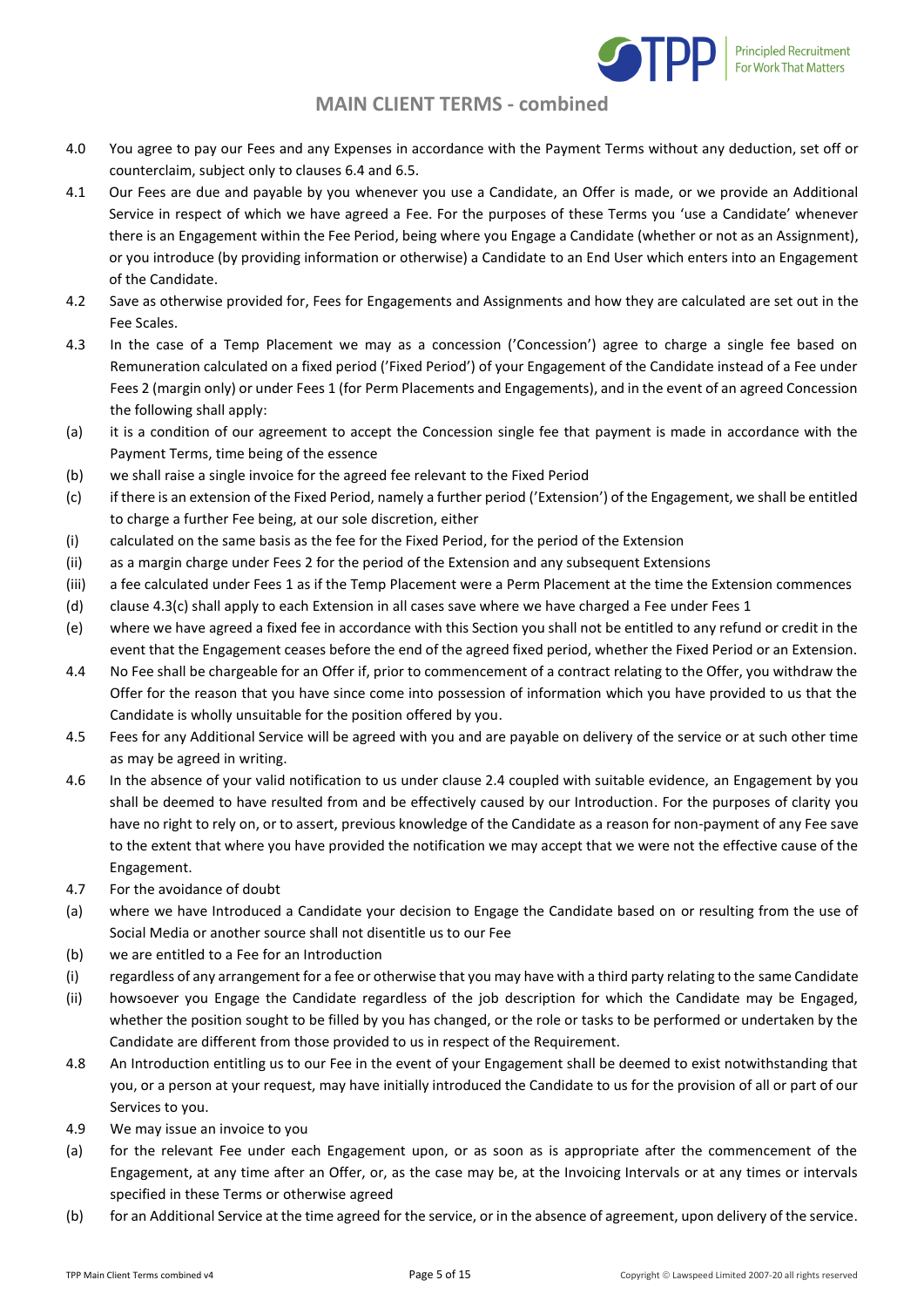

- 4.10 Whist it is our normal practice to raise invoices for Temp Placements or Temp Supply at the Invoicing Intervals, times shall not be of the essence, our agreement to invoice shall not be subject to an implied condition that delay amounts to a waiver of any kind, and, for the avoidance of doubt, there shall be no limit save any statutory limit on the time by which we are obliged to raise a valid enforceable invoice.
- 4.11 All Fees are subject to value added tax which shall be charged in addition and, for the purpose of calculating our Fee, Remuneration in foreign currency will be calculated at the Bank of England Sterling exchange rate applicable on the date of our invoice, or in the case of a debt otherwise due and we elect so to choose, the rate applicable on the date of actual payment.
- 4.12 In the case of an Engagement where we are not informed in advance (i.e. there is no Assignment), unless otherwise stated in the CSA Fees are payable within 14 days of commencement of the Engagement, the sum due in respect of the Fee being a debt due to us whether or not we have submitted an invoice.
- 4.13 Interest is due on any overdue sum calculated at the rate of 2% per month.

### **Section 5 - terms applicable to Temp Supply of Candidates and AWR compliance**

- 5.0 Save to the extent qualified by Section 7, the provisions of this Section 5 and Sections 6 to 10 apply where we act as a Supplier in relation to Temp Supply.
- 5.1 You agree as an on-going obligation throughout each Assignment to
- (a) ensure that any equipment or vehicles provided by you for use in relation to the Temp Supply are in good order, suitable, safe and compliant with all relevant regulations and safety requirements
- (b) maintain adequate insurances including, but not limited to, Employer's and Public Liability Insurance which provides cover for Candidates under Assignment
- (c) ensure that the Candidate is aware of your and the End User's rules and any regulations applicable to external contractors
- (d) provide such instructions and suitable facilities to the Candidate as are necessary to enable the Candidate to perform services, and to monitor performance and compliance with such instructions to the extent reasonably necessary to ensure your objectives are being achieved, but without conflicting with any other provision in these Terms
- (e) allow us to suspend the services of the Candidate for the purposes of leave or sickness absence provided that we shall require the Candidate to notify you as soon as practicable of the reason for any absence
- (f) refrain from discussing with the Candidate the terms of the Candidate's engagement with us, other than strictly as required for the proper objectives of the work required under the Assignment or as required by law.
- 5.2 You acknowledge and agree that
- (a) the Candidate is not intended to be nor is, during an Assignment, an employee of yours and that there is no obligation on any party to perform or provide work for any specific period
- (b) you have selected the Candidate due to the Candidate's skill, expertise and experience relevant to the work required under the Assignment and that you shall rely thereon for all purposes.
- 5.3 By reason of clause 5.2(a) you shall not integrate the Candidate into your workforce or treat the Candidate as an employee or do any act or thing towards the Candidate which may be regarded as the act of an employer towards an employee, for any purpose, but not so that this shall prejudice your obligations in relation to health and safety, the AWR or other specific obligations under these Terms.
- 5.4 By reason of clause 5.2(b) unless the nature of the work specifically requires that you supervise, direct or control the manner in which the Candidate provides services, you shall not and have no right to do so.
- 5.5 Our contract with the Candidate shall include the following obligations:
- (a) to perform the work required under an Assignment in good faith with due care and skill, and not perform any work during the Temp Supply for any third party which is in conflict with your interests
- (b) where appropriate not to make use of your confidential information in terms similar to those set out in clause 11.1
- (c) upon termination of the Temp Supply to deliver up to either you or an End User any documents and other materials of yours or the End User's held by the Candidate.
- 5.6 In relation to health and safety
- (a) in respect of Candidates that are not PSCs or operating through PSCs you shall be responsible for the health and safety of the Candidate as if directly engaged by you, and, without limiting that responsibility in any way, you shall
- (i) ensure that the work complies with all relevant health and safety procedures and requirements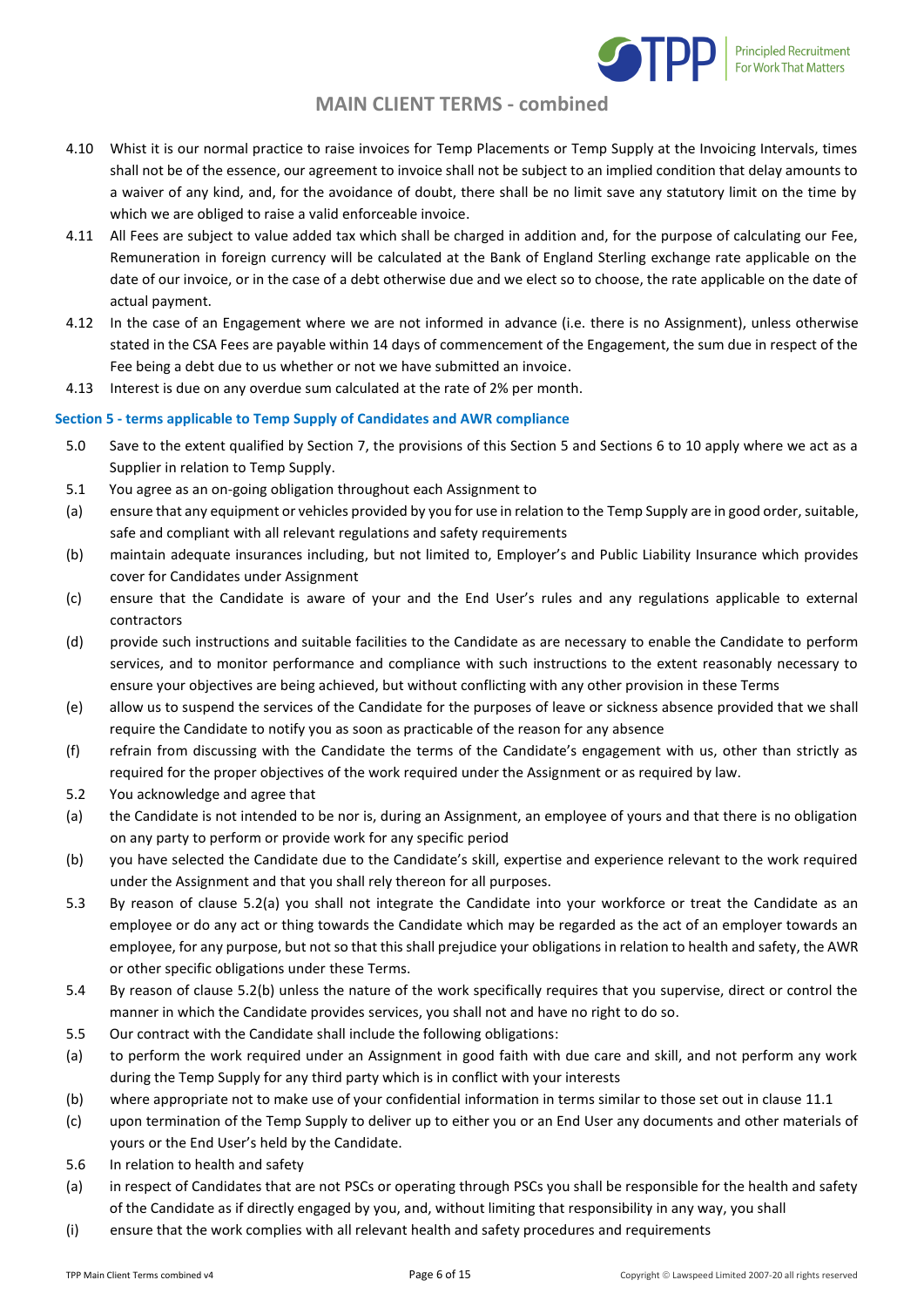

- (ii) before deploying the Candidate and at appropriate times during the Assignment undertake such risk assessments as are necessary to ascertain risks and not allow the Candidate to undertake any work that is hazardous without informing the Candidate and us in writing of any specific or potential hazards
- (b) in respect of Candidates that are PSCs or operating through PSCs you shall be responsible for ensuring that any premises, equipment or materials made available for use by the Candidate complies with all relevant health and safety requirements, for carrying out appropriate risk assessments and that you make the Candidate aware of any relevant risks identified and/or procedures required to be followed.
- 5.7 To facilitate compliance with the AWR you agree the following:
- (a) prior to the commencement of a Temp Supply or as soon as is reasonably practicable thereafter you agree to provide us with the AWR information set out in the Schedule so we can check whether a Candidate has previously worked for you and those current terms and conditions that apply as Comparator Terms
- (b) if requested to do so by us answer any additional questions relevant to AWR rights that we may raise
- (c) you are responsible for informing us if the Comparator Terms change at any time
- (d) you acknowledge that we shall be entitled to increase our charge to reflect any increased entitlement of a Candidate resulting from change in the Comparator Terms
- (e) liability under the AWR may attach to either Party in the event that R.5 Rights are not correctly provided; accordingly you recognise that we may rely upon the AWR information you provide and we cannot accept liability in the event of a claim by a Candidate resulting from any inaccuracy in the information provided
- (f) to comply with your obligations under the AWR, including in respect of Day 1 Rights, and R.17 of the AWR
- (g) not to discriminate against a Candidate who is pregnant, has recently given birth or is breast feeding, and in particular take all reasonably practicable steps to make any reasonable adjustments or modifications to remove or reduce the health and safety risk to acceptable levels.

### **Section 6 – fees and records for Temp Supply**

- 6.0 For the period of supply our Fee will be calculated in accordance with Fees 3 of the Fee Scales, time spent being in accordance with records of time worked and/or services provided by the Candidate and material costs, if any. Whether or not a rate is agreed, we shall be entitled to increase our Fee to account for additional costs of supply incurred as a result of
- (a) compliance with applicable legislation (whether specific to a particular Candidate, or applicable to our business or part of it) including relating, but not limited to, the National Minimum Wage, the AWR, working time, National Insurance contributions, the Apprenticeship Levy (under Part 6 of the Finance Act 2016), tax requirements relating to the supply of Candidates including those under the OPR, auto enrolment and statutory pension contributions
- (b) imposition of, or changes to existing, sectoral guidance or conditions with which suppliers to that sector are generally expected to comply.
- 6.1 Nothing in clause 6.0 shall disentitle you from terminating a Temp Supply in the event of an increase of our Fee, but not so that you may avoid payment of an increase for which you are already liable.
- 6.2 You agree at the end of the Validation Period to verify and confirm a correct record of hours worked by the Candidate, or, in the case of project work services chargeable upon deliverables, verify the objectives achieved. Unless we specify otherwise you should use the Candidate's time record or your own, providing the verification to us. We may specify use of a system or suitable forms and/or methodology for verification ('System'), and in that event you agree to use the System for this purpose. You agree that your verification in accordance with this provision is conclusive evidence of the acceptance of time spent and/or works undertaken by the Candidate for the relevant period.
- 6.3 You agree to keep the records referred to under clause 6.2 until all matters under the Temp Supply are concluded, not being less than 12 months after the end of the Temp Supply.
- 6.4 Without prejudice to clause 6.2, in the event of any query or dispute relating to the hours worked or services delivered which we believe are chargeable, both Parties shall co-operate in good faith with a view to resolving the issue promptly, and each Party shall promptly provide to the other the evidence to support its position.
- 6.5 Where you comply with clause 6.4 and you have first paid to us the amount due for the relevant undisputed time or other element, we agree that you may withhold a disputed amount for a period of 21 days or such longer period as we may agree, to enable the dispute to be resolved without prejudice to our entitlement to interest for late payment or our entitlement to issue an invoice and/or commence proceedings for recovery of our Fee.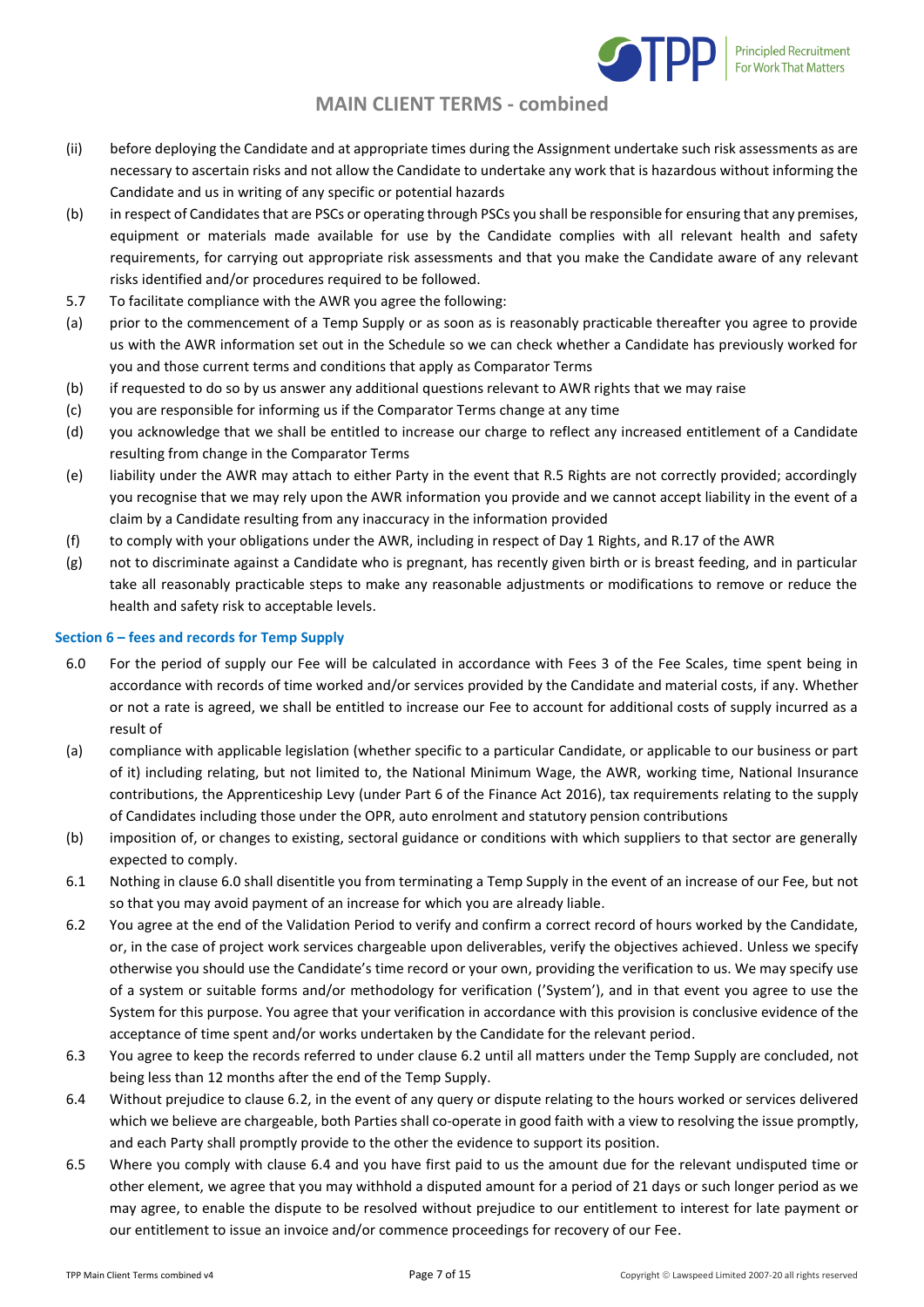

- 6.6 For the avoidance of doubt
- (a) your failure to verify or sign a record in accordance with clause 6.2 shall amount to a breach of contract and you shall not be entitled to refuse payment to us on the sole basis of such failure or alleged dissatisfaction with the quality of work
- (b) notwithstanding any dispute, we are entitled to raise an invoice for our Fee, and in the event of failure to make payment we are entitled to and shall rely on the provisions of these Terms, including clause 4.0 and Section 9.

### **Section 7 – capacity and fees**

- 7.0 Where a Requirement is for an Introduction of a Candidate who may be supplied by us on a Temp Supply
- (a) because you acknowledge that you may at any time employ the Candidate, the Requirement shall be and shall be treated by both Parties as, a requirement for a Perm Placement in respect of which our capacity is as an Introducer until such time as you agree all the terms of the Temp Supply in relation to the Candidate at which time our capacity shall be as Supplier until the end of the Temp Supply
- (b) the fact of termination of a Temp Supply shall constitute a Requirement by you for a further Introduction of the Candidate concerned in our capacity as an Introducer (although there is no obligation upon you to employ or engage the Candidate) and for the avoidance of doubt our capacity as a Supplier shall cease on such termination
- (c) in relation to applicable terms for Fees
- (i) Section 6 applies to Fees for the Temp Supply
- (ii) this Section 7 and Section 8 apply to other Fees and arrangements in place of other Fees related terms with the exception of the Payment Terms.
- 7.1 If there is an Engagement before, during or after a Temp Supply (notwithstanding clauses 8.0 and 8.1) we are entitled to charge whichever is the greater of
- (a) a Fee as an Introducer under the provisions in Section 4, or
- (b) any Transfer Fee which may be due under Section 8 (in our capacity as a Supplier).
- 7.2 For the avoidance of doubt inclusion of this Section 7 within Sections relating to Temp Supply as laid out herein is, for convenience only and does not imply that our capacity is otherwise than as described in this Section 7.
- 7.3 Where it is specifically agreed that our only service to you is for Temp Supply, Sections 7.0 to 7.2 do not apply.

#### **Section 8 – fees on transfer and additional arrangements**

- 8.0 This Section 8 applies only where we have Introduced a Candidate to you for the purposes of supply. Clauses 8.4 to 8.8 do not apply where there is an Opt Out Notice in respect of the Candidate.
- 8.1 Where a Candidate we have Introduced to you is Engaged, and the Engagement is not a Temp Supply, you shall pay us a Transfer Fee.
- 8.2 The Transfer Fee shall be calculated
- (a) under Fees 4 where the Engagement is during or after a Temp Supply and within the Transfer Period as defined in clause 8.3
- (b) under Fees 1 where there has been no Temp Supply and the Engagement is within the Fee Period.
- 8.3 The Transfer Period is either
- (a) where there is an Opt Out Notice in respect of the Candidate, the Fee Period, or
- (b) where there is no Opt Out Notice, that period within the later of 14 weeks from the first day of supply by us of the Candidate to you (disregarding any supply that ended more than 42 days prior to any new supply), or 8 weeks after the last day of supply.
- 8.4 Without prejudice to the provisions of Section 7, no Transfer Fee shall be due if all of the following conditions are complied with:
- (a) you give us written notice that you elect to take the Candidate under a Temp Supply for 12 months or such other period as we may agree ('Supply Period')
- (b) except for a Temp Supply, you have not already Engaged the Candidate at the time the notice in clause 8.4(a) is given to us
- (c) you agree the notice is your unconditional agreement to Engage the Candidate as elected on the terms set out in clause 8.5 ('Optional Supply')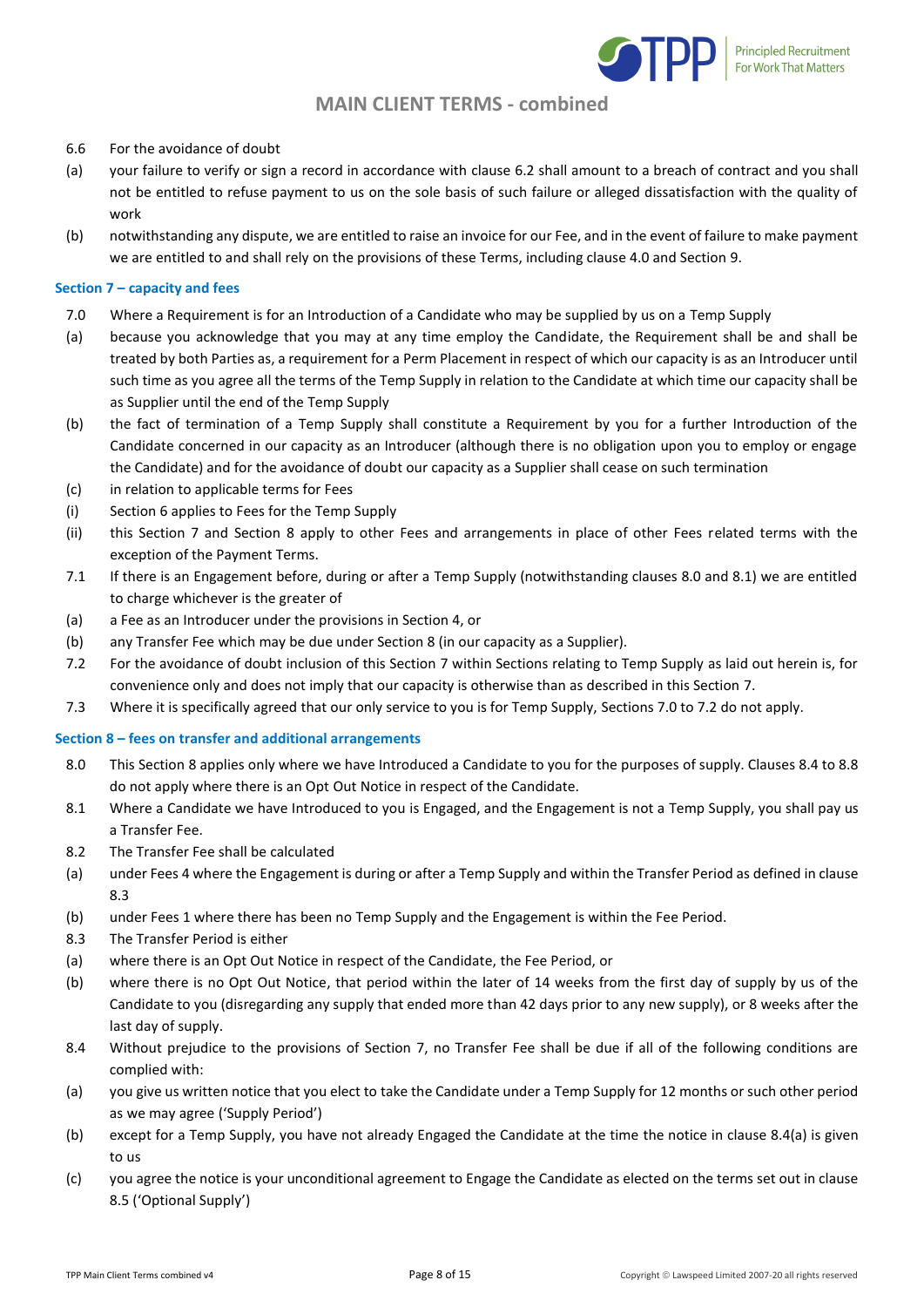

- (d) the Optional Supply continues for the Supply Period without any breaks save for statutory breaks or other breaks similar to those allowed under any immediately preceding Temp Supply of the Candidate except where we are at fault in failing to supply the Candidate
- (e) you comply with the terms of the Optional Supply in all respects and there is no material breach of these Terms by you.
- 8.5 Subject to clause 8.6, the terms of the Optional Supply are
- (a) the same terms as those that applied to the last preceding Temp Supply of the Candidate where applicable, or
- (b) where there has been no preceding Temp Supply of the Candidate, and at your request we are only acting as Supplier not as Introducer at the time of the notice under clause 8.4(a), all the terms herein that apply to a Temp Supply, the Fee being under Fees 3 and the Charge being 25% of Total Cost.
- 8.6 The terms of the Optional Supply may be amended by written agreement and in any event we shall be entitled to increase our Fee where we are required, either by the Candidate or by statutory requirements, to increase our payment to or relating to the Candidate. The increase in Total Cost to reflect such sum as is required, but we shall not be entitled to increase the amount of the Charge element of the Total Cost.
- 8.7 Where an Optional Supply follows a Temp Supply
- (a) your agreement to any alternative terms or increase in Fee is your unequivocal acceptance that the different terms do not represent terms that are less favourable to you than under the last preceding Temp Supply of the Candidate
- (b) if, despite your agreement in clause 8.7(a), you later maintain that the terms are less favourable to you, the period of supply, which would otherwise have been regarded as an Optional Supply, shall be regarded as a period of new supply and shall be a new Temp Supply to which all the provisions in these Terms, including this Section 8, apply.
- 8.8 For the avoidance of doubt
- (a) we shall not be at fault in failing to supply the Candidate under an Optional Supply if the Candidate does not provide services because the Candidate is not ready, willing or able to do so, or if the services are not provided or the Optional Supply is terminated due to a material breach of these Terms by you
- (b) if an Optional Supply is ended prematurely for any reason other than our own fault you shall not be entitled to any discount against the Transfer Fee should you then Engage the Candidate other than under an Assignment for which we are due a Fee, and we may at our discretion either issue an invoice for the Transfer Fee or for the balance of Fees due to us as if the Optional Supply had continued for the agreed term
- (c) no Fee for an Introduction or Transfer Fee is due where there has been an Optional Supply which fully complies with the conditions of this Section 8.

### **Section 9 – suspension, termination and cancellation of Temp Supply**

- 9.0 You may terminate an Assignment by giving notice to us
- (a) of the notice period where a notice period is agreed for termination, or immediately if there is no notice period
- (b) if we have agreed to Introduce a suitable alternative Candidate within an agreed period but fail to do so.
- 9.1 Where a notice period is required and notice is given under clause 9.0(a), the Fee for the period of such notice shall be paid by you whether or not you utilise the services of the Candidate for that period.
- 9.2 We may terminate an Assignment upon giving you notice where a notice period is agreed for termination, or immediately if there is no notice period.
- 9.3 We may at our sole discretion suspend or terminate a Temp Supply immediately without liability and without prejudice to any right for relief if
- (a) you are in breach of any provision in these Terms, or, being an Optional Supply, you are in material breach of a provision in these Terms
- (b) we form the opinion for any reason, which need not be reasonable, that
- (i) you may not meet your obligations to us or the Candidate, or
- (ii) the Candidate may no longer be willing, able or suitable to undertake work for you, or
- (iii) the continuation of the Temp Supply may be detrimental to you, us, or the Candidate, including, but not limited to, detriment from reputational damage
- (c) the cost of a Temp Supply changes as a result of legislation
- (d) where Section 10 applies and you issue an SDS that changes the determination of status made under an earlier SDS or which affects the tax treatment of the Candidate, for example where you have previously provided us with an OPR Exempt statement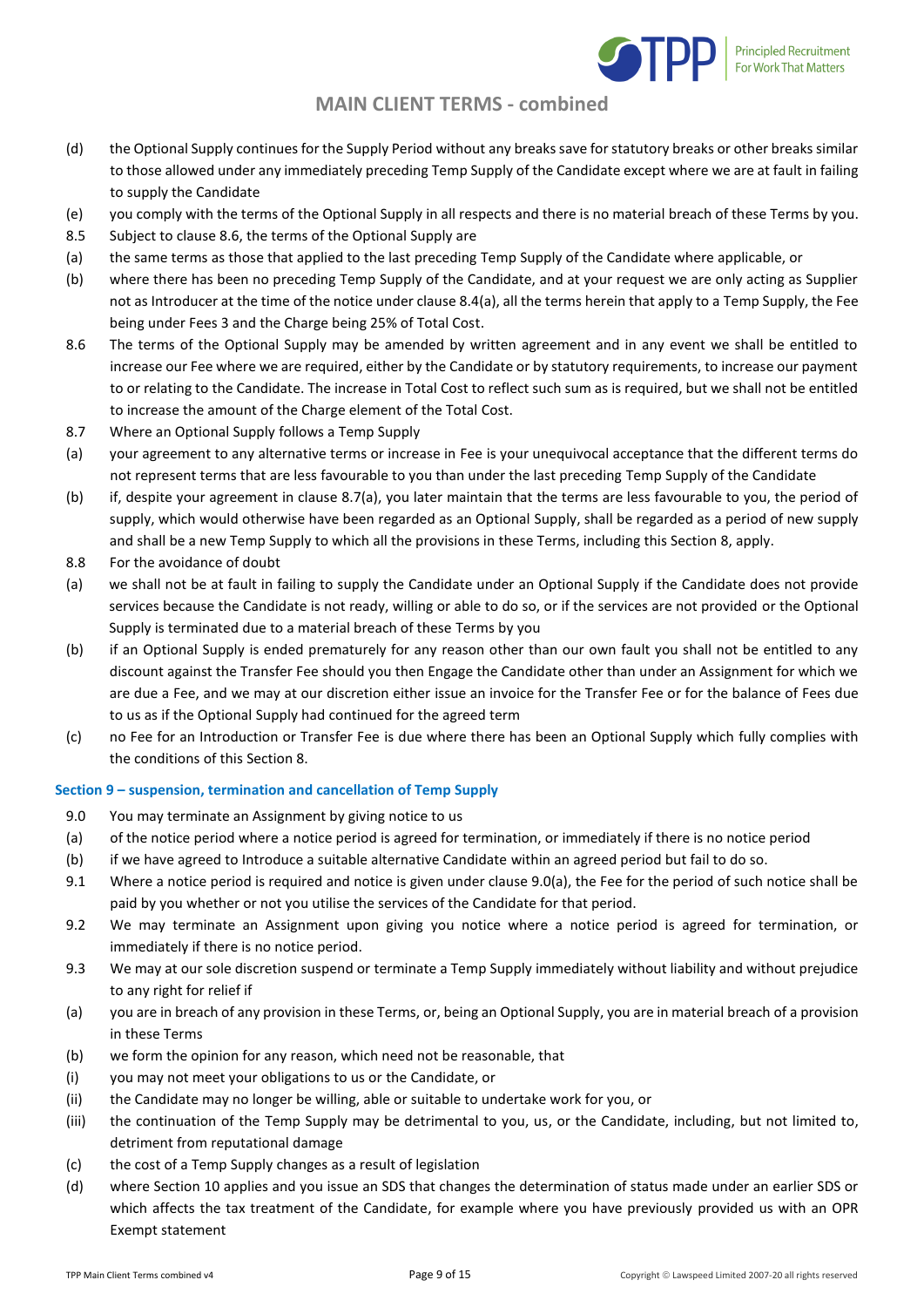

- (e) you are subject to a Cessation Event and in this event you acknowledge and agree that the continuation of the Temp Supply will result in undue hardship to us.
- 9.4 In the case of termination under clause 9.3 you agree we are not at fault and you accept that we have taken a prudent commercial step to avoid loss or potential loss.
- 9.5 You may cancel a Temp Supply at any time prior to its commencement, subject to the following
- (a) you acknowledge and agree that where a Temp Supply is cancelled at short notice we will have arranged for the Candidate to perform the Assignment, entered into arrangements with that Candidate and incurred time and costs arranging the Supply; accordingly where cancellation is notified to us after 4pm on the business day prior to the agreed start date for the Temp Supply, you shall pay to us a cancellation fee
- (b) the cancellation fee shall be the minimum fee referred to in Fees 3, or if no minimum fee is specified, then the fee had the Candidate provided services or 4 hours under the Temp Supply
- (c) no cancellation fee shall be charged for a start date that is postponed by less than 7 days, nor where notification is prior to the time referred to in 9.5(a) above

#### **Section 10 – provisions for special category Candidates**

- 10.0 This Section 10 applies to Candidates we supply to you who may operate through an intermediary, including a PSC, and/or are in business on their own account, and/or operate under the HM Revenue and Customs Construction Industry Scheme.
- 10.1 Where it has been agreed that a Candidate we supply will or may be a PSC the following shall apply:
- (a) save where you have provided us with an OPR Exempt statement, you shall promptly and in any event prior to the Assignment provide us with an SDS
- (b) whether before, during or after an Assignment, you shall promptly and as soon as you become aware of the same notify us should you have reason to believe that the conclusion in an SDS may no longer be correct, and, where an Assignment is continuing, providing us with a new SDS
- (c) where you have provided us with an OPR Exempt statement you must inform us immediately if the statement is no longer correct, or if an earlier OPR Exempt statement was not correct
- (d) you agree that we shall be entitled to rely upon an OPR Exempt statement until such time as you inform us otherwise.
- 10.2 You agree that we shall be entitled to rely upon the determination contained in an SDS or a continuing OPR Exempt statement and acknowledge that we may treat payment to the PSC in accordance with that determination or statement as the case may be; accordingly
- (a) should the SDS or an OPR Exempt statement be subject to a challenge or deemed inaccurate or incorrect by a Tax Authority (whether or not the conclusion of the Tax Authority is correct) you shall indemnify us and keep us so indemnified against any claims or demands including costs of dealing with the same made by any government or regulatory body
- (b) should you notify us in accordance with clauses 10.1(b), 10.1(c), or 10.3, or we otherwise have reason to believe that an SDS or OPR Exempt statement may be challenged or incorrect, we shall be entitled to adjust our Fee and our invoices to account for any additional costs of supply we incur or should have incurred as a result and/or we may without liability terminate the Temp Supply.
- 10.3 You agree to inform us immediately if the arrangement under which the PSC is supplied to you is subject to enquiry (whether informal or otherwise) or investigation by a Tax Authority.
- 10.4 In the case of any Candidate to which this Section 10 applies
- (a) subject to clause 10.4(b), save where you have advised us that you or an End User intend to supervise, direct, or control the Candidate neither you nor an End User shall do so
- (b) if, in response to an enquiry from us, you indicate that you do not intend to supervise, direct, or control how the Candidate does the required work, we shall be entitled to rely upon your confirmation to that effect as conclusive but you may at any stage inform us that your intention has changed
- (c) the Candidate or company as the case may be shall be entitled to provide an alternative person to perform the services under the Assignment, provided that you have given your prior written agreement to do so, which you agree not to unreasonably withhold in the case of a suitably qualified individual who meets your criteria
- (d) without affecting the arrangements for supply and payment through us, your status in relation to that individual is as a client or customer of that profession or business undertaking so carried on, and the individual is not an Agency Worker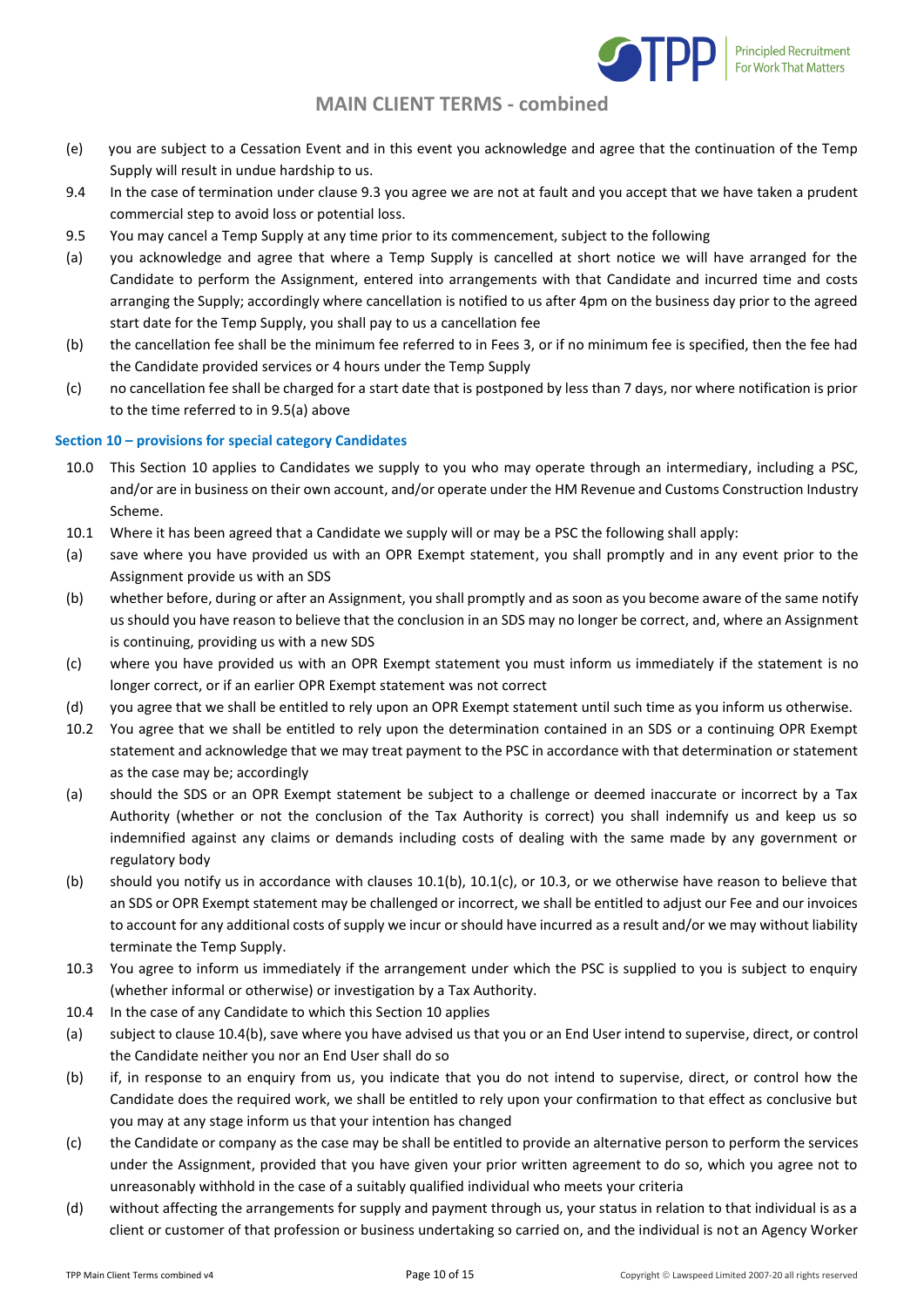

by virtue of R.3(2)(b) of the AWR; accordingly, in these circumstances we agree to inform you of the profession or business undertaking so carried on, and where we do so, subject to clause 10.4(e), clause 5.7 shall not apply

- (e) where we inform you that the individual is carrying on a profession or business undertaking, it will be our reasonable belief from information provided to us by the Candidate that this is the case; accordingly, should you become aware of any circumstances leading to the conclusion that the Candidate is not in fact carrying on a profession or business undertaking, clause 5.7 shall apply and you must inform us immediately and provide us with the information as required therein.
- 10.5 Nothing in this Section 10 shall prevent you or an End User from providing reasonable instructions in relation to the scope and requirements for the work to be done, or for verifying that time has been worked or milestones achieved or requiring adherence to policies applicable to external contractors including but not limited to health, safety or security.
- 10.6 Where we have informed you that the Candidate under an Assignment is a company, provided that the role does not involve working with vulnerable persons as defined by the Conduct Regulations, we will normally have received an Opt Out Notice; accordingly, you acknowledge that in all cases we have received an Opt Out Notice unless we inform you otherwise.

### **Section 11 - confidentiality and non-solicitation**

- 11.0 You shall keep any information comprising an Introduction confidential and not use it for any purpose other than that disclosed by you to us at the time the information was requested. In particular you shall not directly or indirectly induce nor seek to induce a Candidate that is engaged by contract to us to terminate such contract for any reason and it is agreed that should you be in breach of this provision you shall be liable to us for liquidated damages for each breach in the sum of £10,000 being estimated damages that you agree are reasonable for our loss.
- 11.1 Subject to clause 11.2, no Party shall divulge to any other person, or use for its own benefit, any information capable of being confidential relating to the affairs or business or business methods of the other, or confidential information, received from the other, except that which is in the public domain or is trivial or obvious or authorised to be released or required by Court Order to be disclosed.
- 11.2 You acknowledge that the information you have provided to us may be disclosed to third parties involved in the provision of the Services to you with whom we may deal, including, but not limited to, Candidates.
- 11.3 No Party ('the First Party') shall, for the duration of these Terms or for a period of 12 months following the termination of an Assignment, directly or indirectly solicit or entice into their employment any person employed by the other party ('the Second Party') with whom the First Party has had any dealings arising from these Terms, without the Second Party's prior written consent.

#### **Section 12 - data protection**

- 12.0 Save where expressly agreed otherwise in writing, the capacity of each Party under this agreement shall be that of Data Controller, and each Party shall be responsible for its own compliance with the Data Laws.
- 12.1 The Services we provide may involve the provision by us of Personal Data including information relating to Candidates, our staff or third parties with whom we have dealings in respect of our Services. Personal Data may include CV's, information relating to suitability, qualifications and experience, work records and absence information, and may in some cases include sensitive Personal Data where we consider it necessary. Information and Personal Data so provided is for the purposes of evaluating Candidate suitability, administering placements and compliance with our obligations.
- 12.2 You will hold any Personal Data we provide securely and confidentially and shall not use it or any part of it for any unlawful purpose, nor any purpose unrelated to the provision by us of our Services, and specifically, you shall not
- (a) provide the Personal Data to any person other than the person to whom we have submitted the Personal Data in the first place
- (b) include the Personal Data in any data or subsets of Personal Data nor use it for any marketing, advertising or other promotional purpose.
- 12.3 The information you have provided to us, including Personal Data, may be disclosed to third parties involved in our Introduction of Candidates to you with whom we may deal, and to Candidates and others with whom we deal, in order to comply with regulatory obligations and to meet our practical and legitimate interest in providing a professional service.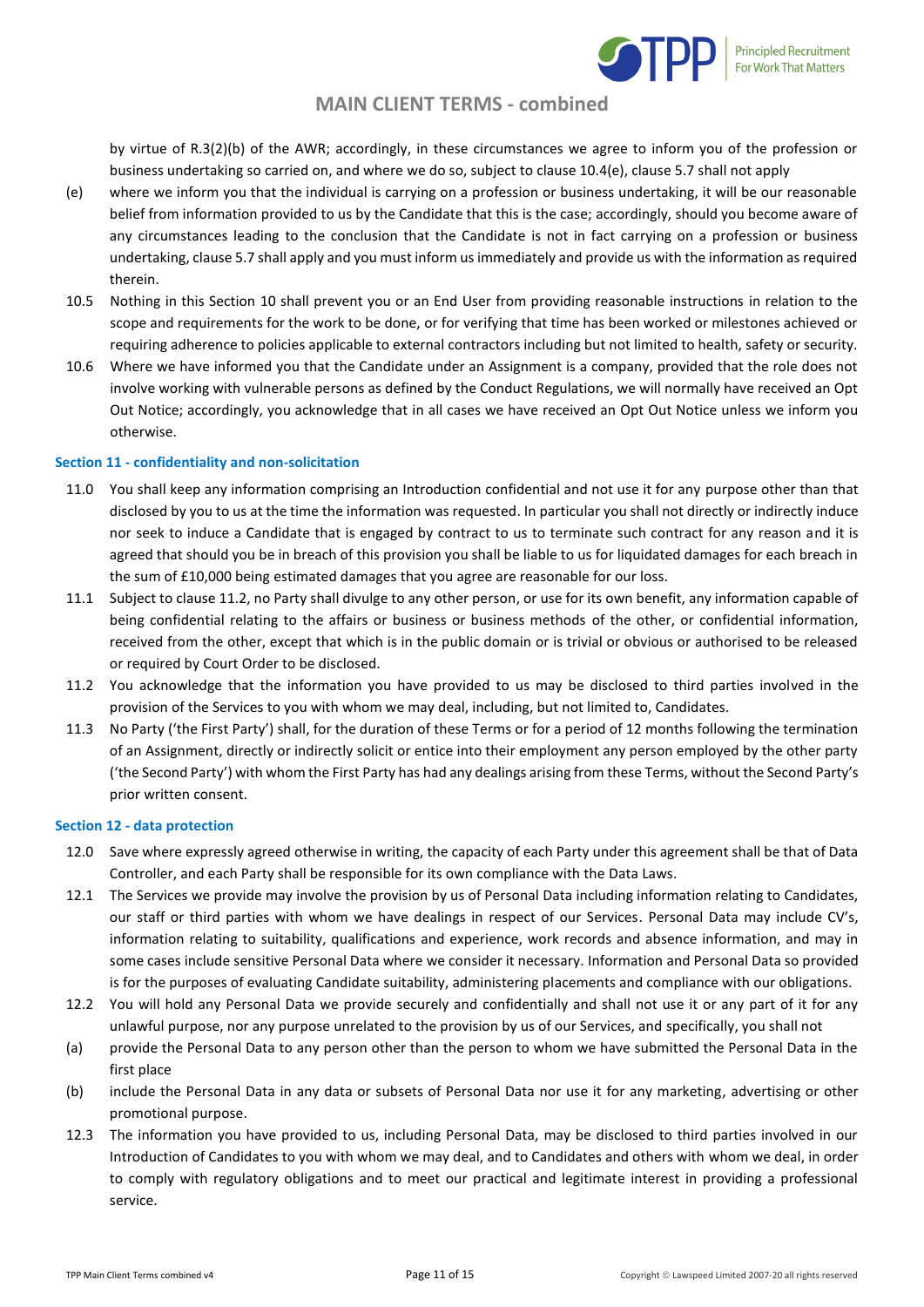

- 12.4 You shall co-operate with us in the event of any request by a Data Subject to enforce any rights under the Data Laws, any complaint, or investigation by the Information Commissioner's Office or any other regulatory body or supervisory authority.
- 12.5 You warrant that
- (a) you will at all times comply with applicable Data Laws in respect of any Personal Data provided by us to you
- (b) you have appropriate technical and organisational measures within your organisation, including but not limited to measures which protect against the accidental or unlawful destruction, loss, alteration, unauthorised disclosure of, or access to Personal Data
- (c) any Personal Data you provide to us will be lawfully obtained, compliant with the Data Laws
- (d) you have drawn the attention of any staff deployed by you to interface with us to our Privacy Notice.
- 12.6 The restrictions within clause 12.2 shall cease to apply to Personal Data processed in relation to a relevant Candidate following your employment of that Candidate.

### **Section 13 – liability**

- 13.0 You shall at all times comply with all applicable laws and regulations relevant to your relationship with us or a Candidate, including but not limited to the AWR, the Equality Act 2010 and the Data Laws and you agree that you shall not take any action which would cause us to be in breach of our obligations under any applicable legislation.
- 13.1 By reason of your agreement to clauses 2.1, 5.1 (c), 5.1(d) and 5.2(b) we shall not be liable for any loss or damage arising out of any representation, including any mistake or misrepresentation, made by us in good faith that may have induced you to accept a Candidate and/or an Assignment, or for any breach of contract, negligence or tort of the Candidate.
- 13.2 Neither we nor our staff shall be liable to you for any loss, damage, delay or compensation of any kind whether in contract or tort, or for breach of the Conduct Regulations, the AWR or the Data Laws by any person other than us, which may arise out of these Terms or an Assignment, save to the extent that exclusion of liability is prohibited by law.
- 13.3 Without prejudice to clauses 13.1 and 13.2, other than where liability cannot be limited by law, our liability shall in any event be in respect of direct losses only, and limited to the amounts as specified in the CSA, or if no such amount is specified, liability shall not exceed £1million and be limited in the case of
- (a) a Perm Placement to the lower of repayment of our Fee, or £10,000
- (b) a Temp Placement to our Fee under Fees 2 for one month
- (c) a Temp Supply to a sum equivalent to the Charge under Fees 3 payable for one month under the relevant Assignment.
- 13.4 You shall indemnify us and keep us fully indemnified against any claims or demands from any person including costs of dealing with the same
- (a) arising from incorrect or incomplete information provided by you to us, including a failure to provide us with any information as requested by us, or required by statute
- (b) arising out of any breach of a provision in these Terms
- (c) brought or made by you in relation to any matter under clause 13.1.
- 13.5 You agree to pay our costs reasonably incurred related to recovery of any Fee which is properly due from you but unpaid.
- 13.6 You agree that the liability terms and limits set out herein are reasonable.

### **Section 14 - other terms**

- 14.0 An Engagement during Fee Period (b) as defined is deemed to be as a result of the relevant Introduction regardless of any information relating to the Candidate you may have received from any third party unless you have correctly notified us in accordance with clause 2.4; accordingly, and for the avoidance of doubt, there is no implied term that an Introduction must be the effective cause of an Engagement during Fee Period (b).
- 14.1 We may at our sole discretion suspend or terminate any of our Services in the event that we form the opinion (which need not be reasonable) that you may not comply with your obligations under these Terms or you are in breach of these Terms. Our entitlement to a Fee and the clauses related thereto survive any termination of our Services.
- 14.2 In respect of a Temp Placement where the Candidate operates as a company, as the Engagement is direct and not a supply by us, you are solely responsible for any compliance with AWR or tax requirements that may apply to your direct relationship with the Candidate.
- 14.3 You are solely responsible for
- (a) paying all Candidates except where we supply a Candidate under a Temp Supply, and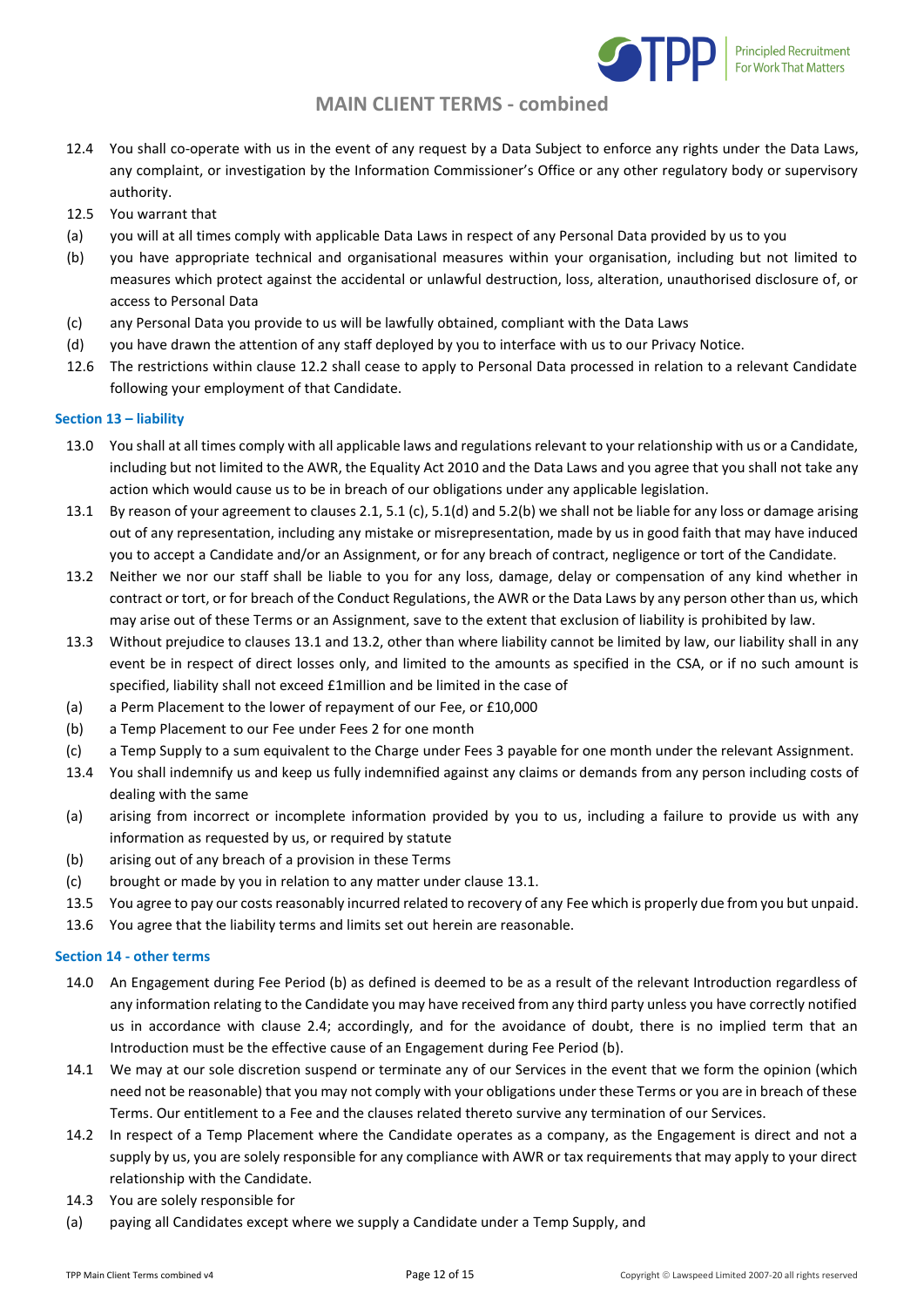

- (b) for complying with all contractual and regulatory matters including health and safety relevant to a Candidate.
- 14.4 Unless you have notified us otherwise prior to the commencement of an Assignment, you warrant that there are no circumstances relevant to the work, or any aspect of an Assignment, which may result in the Candidate suffering a detriment of any kind.
- 14.5 Whilst at all times we shall act in good faith we give no guarantee or warranty that we will be able to locate any suitable Candidate, or that any Candidate we Introduce is suitable for your purposes at any time.
- 14.6 Where a Candidate who is not an employee of yours is required to live away from home in order to work for you, you agree to arrange suitable accommodation for the Candidate and pay the travel costs to and from that accommodation, unless we agree otherwise.
- 14.7 We are authorised by you to advertise in any medium we deem appropriate to source Candidates where you have issued a Requirement to us.
- 14.8 For the avoidance of doubt
- (a) subject only to a variation provided for herein the provisions and Fees in the CSA apply save that, where a provision conflicts with a provision in the Main Client Terms, the Main Client Terms shall prevail
- (b) an Assignment is not a variation to these Terms
- (c) details which we agree should apply to an Assignment vary terms only to the extent specified for that Assignment, and do not apply further or otherwise.
- 14.9 These Terms comprise the sole and entire agreement between the Parties relating to the business described, supersede any previous terms issued by us, and override any terms proposed by you. You acknowledge that you have not relied on any representations made by us that are not set out in these Terms and you acknowledge and agree the following:
- (a) these Terms may not be varied except
- (i) by us in providing you with notice of an updated version of these Main Client Terms, which will be deemed to apply unless you notify us in writing that you do not accept the updated version within 7 days of receipt of the notice
- (ii) by agreement (whether orally or otherwise) and confirmed in writing by us or by inclusion of Special Terms, or a variation to a CSA issued by us
- (b) any terms provided by you to us and/or included within any request for services shall not apply unless we expressly agree the same in writing signed by us and no other action by us shall imply acceptance by us of any such terms
- (c) no notice of termination by either party shall have any effect other than to end the provision of our services.

### **Section 15 - general terms**

- 15.0 Save as otherwise specified, where times are referred to herein such times are of the essence.
- 15.1 Pursuant to the Contracts (Rights of Third Parties) Act 1999 the Candidate has the benefit of clauses 5.1(a) to (d), 5.6, 5.7(f), 14.3 and 14.4, and it is the intention that you should be able to directly enforce against the Candidate the obligations of the Candidate towards you that are contained in the agreement between us and the Candidate. Other than for third party rights specifically conferred in or under these Terms, the Contracts (Rights of Third Parties) Act 1999 is excluded.
- 15.2 You are not entitled to assign these Terms to any other party without our express written authority to do so, but we may assign these Terms upon giving notice to you, and we may assign or subcontract elements of these Terms, including debt, payment or invoicing arrangements without any requirement for formal notice to you.
- 15.3 You agree the terms herein are reasonable.
- 15.4 Nothing herein creates a relationship of legal agency to the extent that either Party is able to enter into any arrangement with any other person on behalf of the other Party.
- 15.5 Any notice under these Terms shall be in writing and sent to the addressee at the last known address by first class post or by email in your case to the address last provided to us for communication and in our case to the email address used by us to communicate with you. Notice shall be deemed to have been received, in the case of post on the postal delivery date following the date of posting, and in the case of email on the date email confirmation of delivery or receipt (whichever is the earlier) is received by the sender.
- 15.6 For the purposes of interpretation
- (a) the definitions and meanings herein apply throughout, headings are for ease of interpretation only
- (b) words importing one gender include all other genders and words importing the singular include the plural and vice versa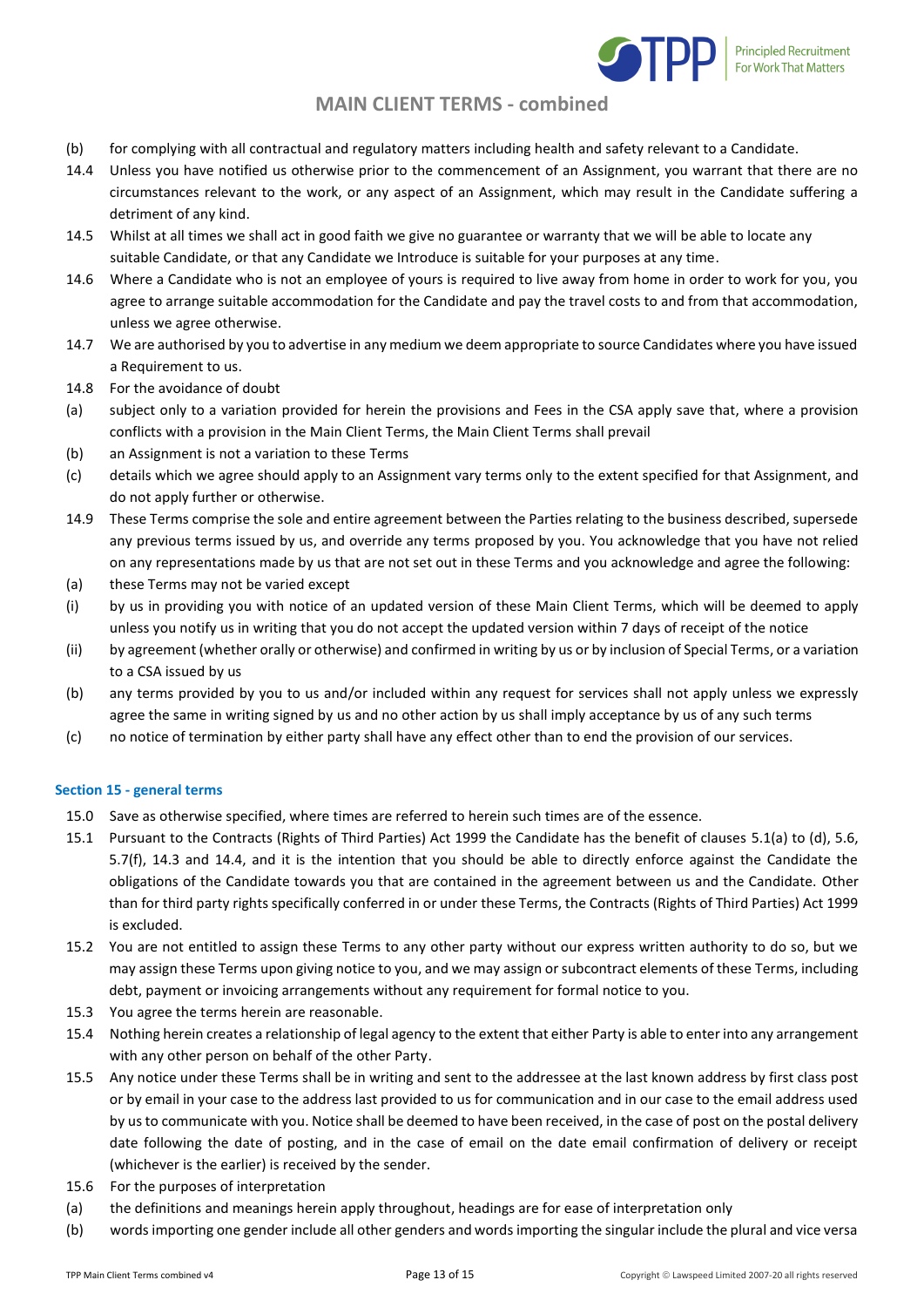

- (c) each portion of these Terms defined by punctuation, paragraphs, sections or numbering, is separate, distinct and severable and to give meaning to the intention herein the Court may modify any portion that may otherwise be void; subject thereto, any void portion may be severed and the remaining provisions, including those modified hereunder, shall continue in full force and effect
- (d) reference to a statute regulation or statutory provision shall include reference to any amendments thereto and to any subordinate legislation or modification thereto.
- 15.7 No failure or delay by a party to exercise any right or remedy provided under these Terms or by law shall constitute a waiver, nor shall it prevent or restrict the further exercise of that or any other right or remedy. No single or partial exercise of such right or remedy shall prevent or restrict the further exercise of that or any other right or remedy.
- 15.8 The laws of England and Wales govern these Terms and the English Courts shall have sole jurisdiction.